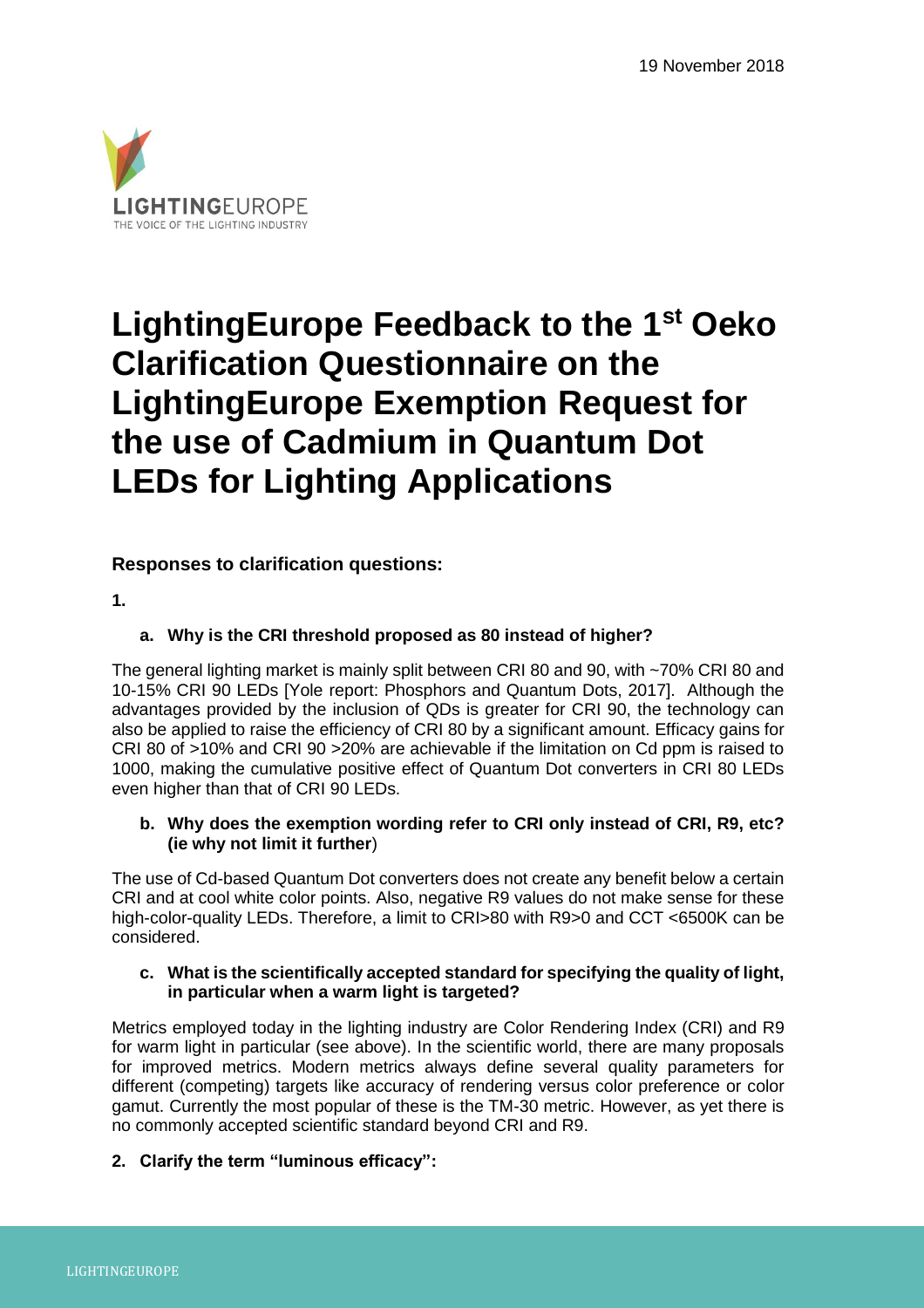Luminous efficacy is a measure of how efficiently a light source produces visible light. It is the ratio of luminous flux to input electrical power, measured in lumens per watt of energy used.

- **3. The application specifies that "The broad spectrum of conventional red phosphors causes a large drop in luminous efficacy as the emission further reaches deep red and infrared wavelengths" (LE 2017). This phenomena is understood to result in a "waste" of energy.** 
	- **a. Please confirm understanding and provide data/figures to clarify the relationship between broad spectrum and energy loss.**

The luminous efficacy of a light source consists of 2 different parts:

- 1. The amount of electrical energy converted to light energy ("Wall-Plug Efficiency", WPE). This can be expressed by a simple percentage (e.g. 55% of electrical energy is converted to light energy)
- 2. The overlap of the generated light spectrum with the human eye response curve (green curve in Figure 4 of the LightingEurope exemption application, see below). This socalled "Luminous Efficiency of Radiation" (LER) is measured in Lumens per (optical) Watts. It defines how large the brightness impression on the human eye is per amount of light energy, so to say "how visible the light is".





The total luminous efficacy is the simple multiplication WPE x LER, measured in Lumens per (electrical) Watts.

Since the conversion of blue to green and red photons is already very efficient, innovation in converter materials mainly acts on the second part: when generating a spectrum with better overlap with human eye sensitivity, the generated photons will be more "visible", generating a higher LER without changing the Wall Plug Efficiency. Figure 4 shows that for the same LED (same WPE) and same color point and color quality, a much higher overlap with the eye response curve can be generated with Quantum Dot converters (black curve) than with conventional phosphors (red curve). The difference between the black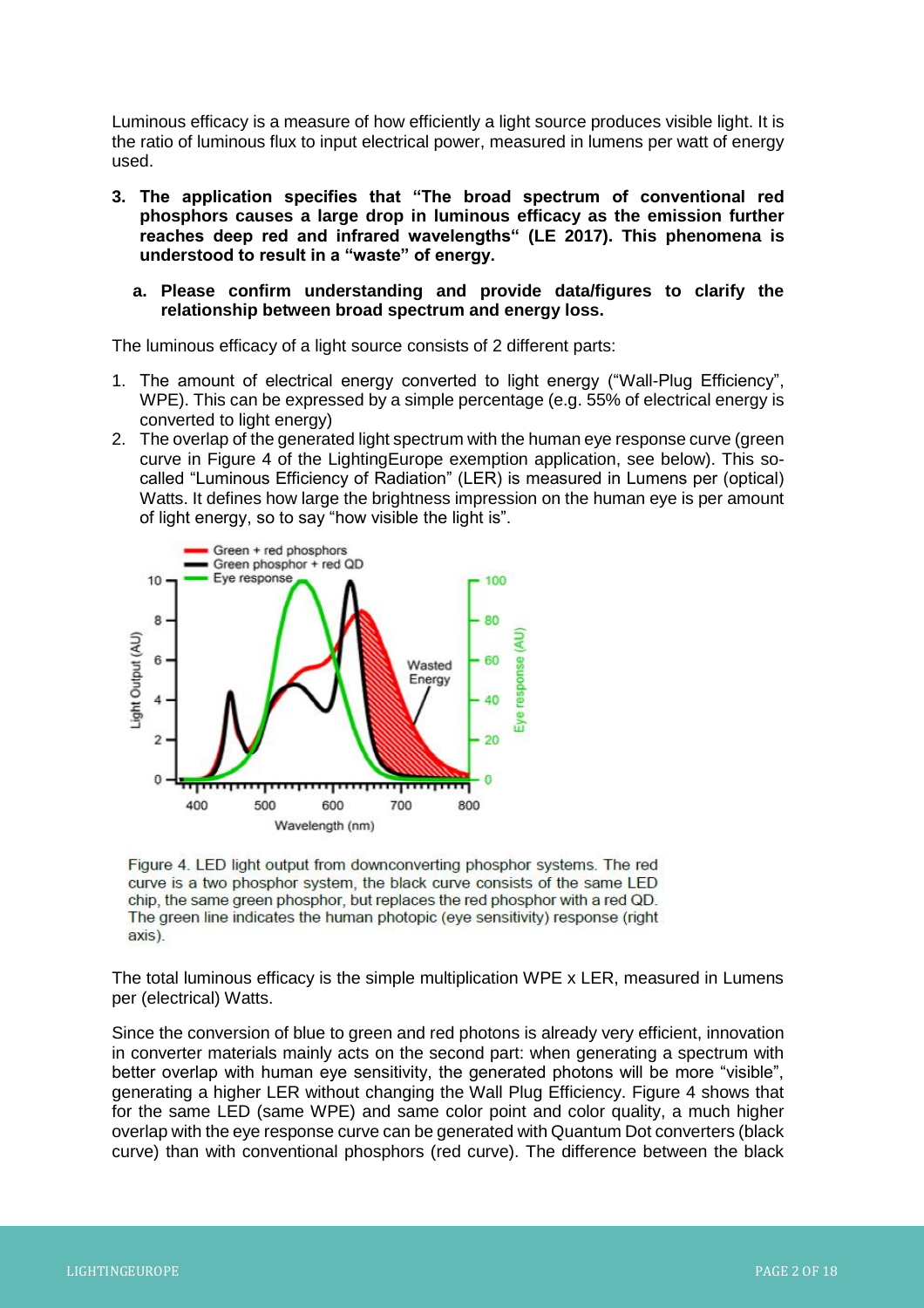curve and the red curve at low eye sensitivity (red hatched region) can be considered "wasted" in this context.

The quantitative reduction of "wasted" energy can be seen in table 5 of the SEA (copied below), where the energy usage during use (line 3) is directly related to improved LER.

| Impact reduction or<br>increase, per phase,<br>compared to a current<br>conventional phosphor<br>LED package | First<br>generation of<br>quantum dot<br><b>LED 80 CRI</b><br>2700K | First<br>generation of<br>quantum dot<br>LED 90 CRI<br>2700K | Second<br>generation of<br>quantum dot<br>LED 90 CRI<br>2700K | First<br>generation<br>of quantum<br>dot LED 90<br><b>CRI 4000K</b> | Second<br>generation of<br>quantum dot<br><b>LED 80 CRI</b><br>4000K |
|--------------------------------------------------------------------------------------------------------------|---------------------------------------------------------------------|--------------------------------------------------------------|---------------------------------------------------------------|---------------------------------------------------------------------|----------------------------------------------------------------------|
| Production                                                                                                   | $+2%$                                                               | $+2%$                                                        | $+2%$                                                         | $+2%$                                                               | $+2%$                                                                |
| Use (European<br>electricity mix)                                                                            | $-11%$                                                              | $-14%$                                                       | $-18%$                                                        | $-10%$                                                              | $-6%$                                                                |
| End of Life                                                                                                  | $+2%$                                                               | $+2%$                                                        | $+2%$                                                         | $+2%$                                                               | $+2%$                                                                |
| On total life cycle                                                                                          | $-11%$                                                              | $-14%$                                                       | $-18%$                                                        | $-10%$                                                              | $-6%$                                                                |

Table 5: Life-cycle impact comparison

# **b. Explain how luminous efficacy relates to CCT and CRI, with specific light source examples**

There are two concurring effects that determine the dependence of efficacy versus CCT:

- 1. Lower CCTs (warmer colors) require a higher degree of conversion and conversionrelated losses (especially Stokes-Shift = energy difference between absorbed blue photon and emitted converted photon), reducing the efficacy when moving towards warm white
- 2. The maximum achievable LER depends both on the CCT and the CRI requested (see graph below). A detailed analysis of achievable LERs can be found at [Julia M. Phillips et al: "Research challenges to ultra-efficient inorganic solid-state lighting", Laser & Photon. Rev., 1–27 (2007)].

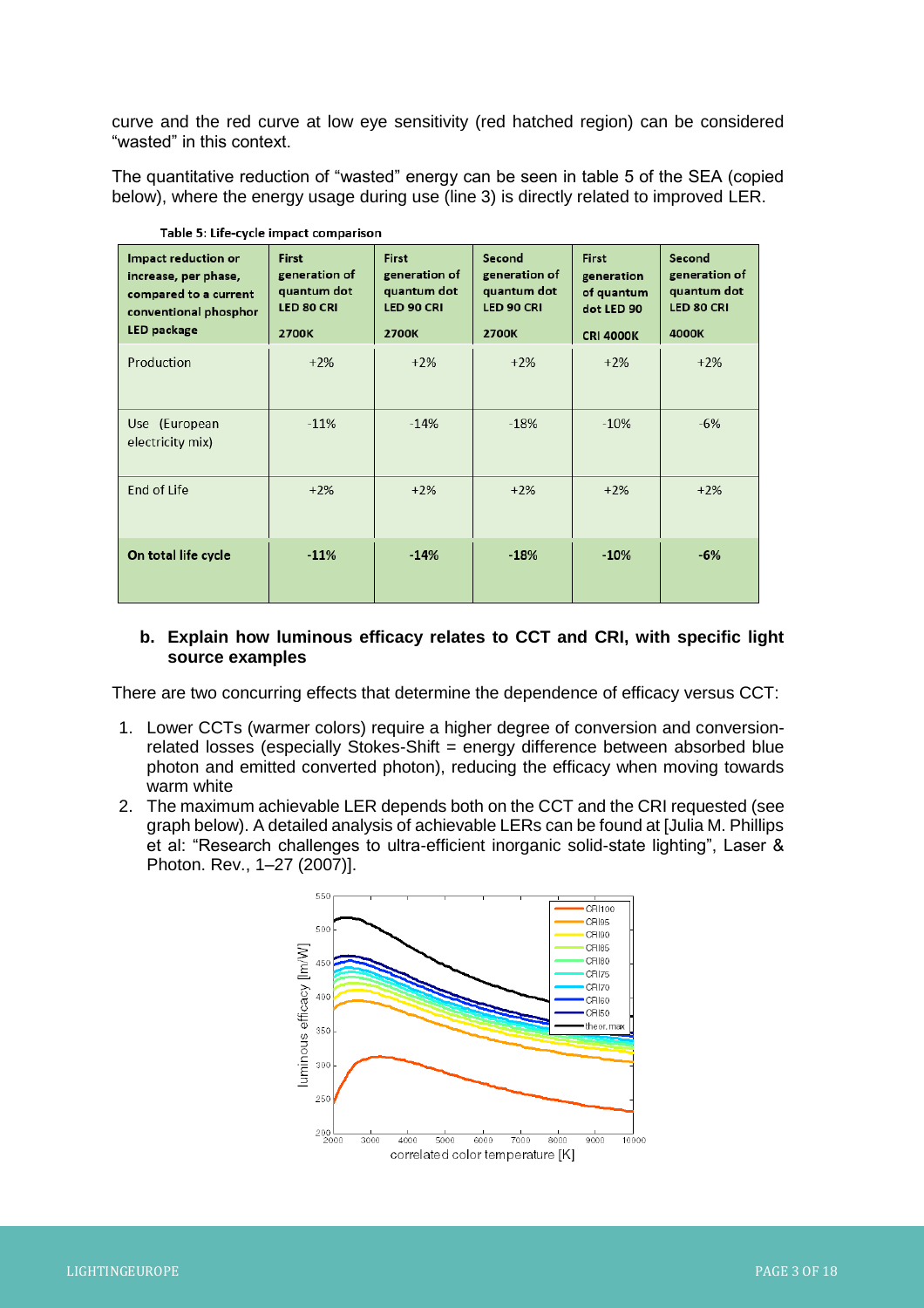Figure: Maximum achievable LER for different CCTs and CRI (OSRAM in-house calculations)

Combination of both effects gives approximately the following relation (normalized to 4000K CRI 80):



Figure: typical relative efficacies between different CRIs and CCTs (OSRAM in-house data based on typical phosphor systems)

#### **4. Comparisons of CdQD light sources to other typical LED light sources**

- **a. Compare CdQD LEDs with conventional technologies on the system level, ie comparison of CdQD LED based luminaire with discharge lamp-based luminaires**
	- **i. If relevant discuss the phase out of conventional technologies**
	- **ii. Compare the following: luminous efficacy, energy consumption, total content of RoHS restricted substances**

The relevant comparison for general lighting is the comparison of a CdQD LED versus a best in class Cd-free LED (traditional phosphor-converted LED) as presented in Table 5 of the SEA (see above). CdQD LED can be used in any light source e.g. in an LED retrofit lamp or in an LED luminaire or in non-lighting applications, therefore a system-level comparison will always be reduced to a comparison on LED level.

| LED technology | Luminous efficacy | Energy consumption | <b>Total content of RoHS substances</b> |
|----------------|-------------------|--------------------|-----------------------------------------|
| Cd-free LED    | $100 \%$          | 100%               | < 0.01% in homogenous materials         |
| CdQD           | $+10-20%$         | $-10-20%$          | < 0.01% in homogenous materials         |
|                |                   |                    | $+$ < 5 µg Cd per LED                   |

# **Remarks: (for more information, please turn to page 11 for details on the Cadmium emissions)**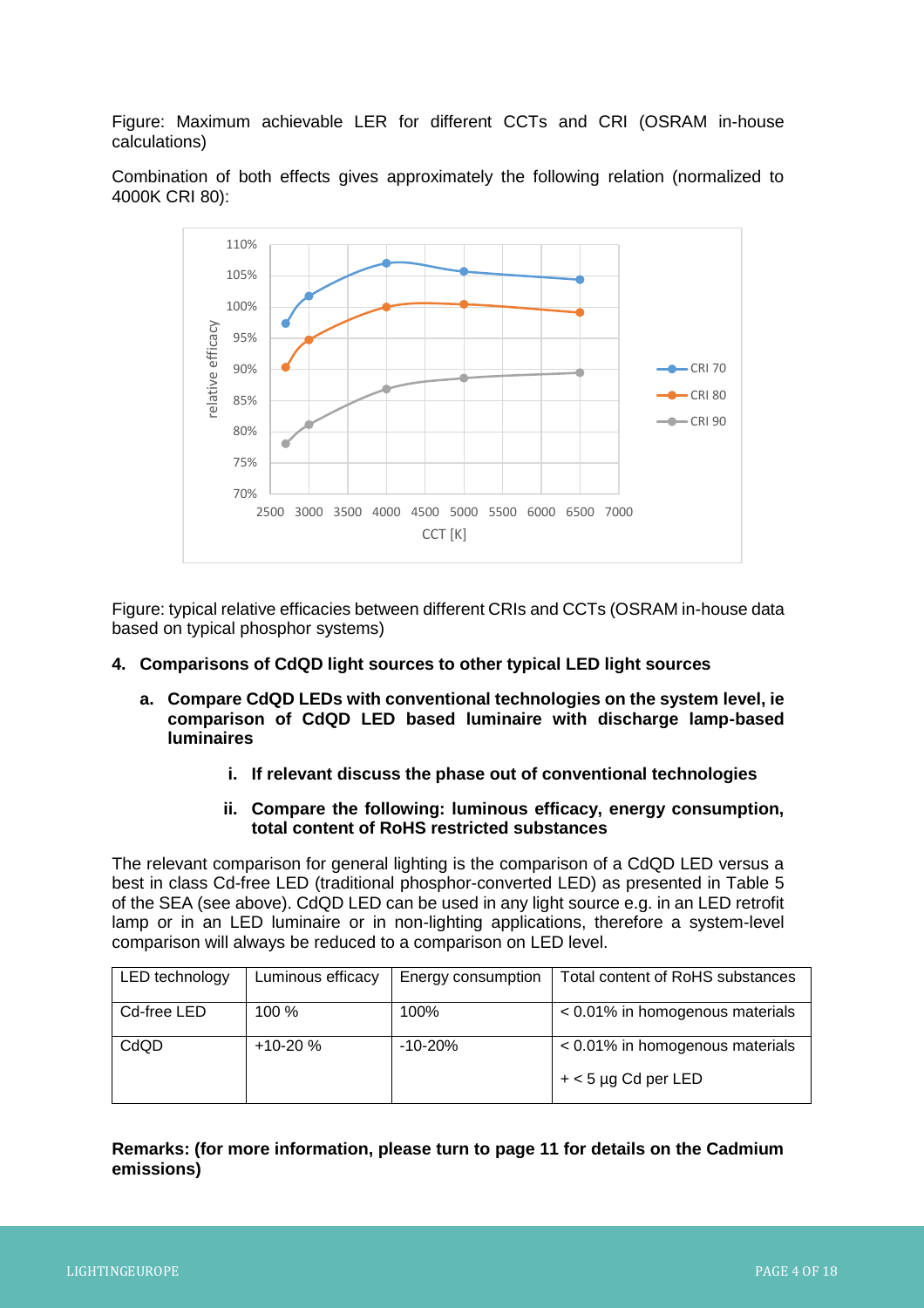# **Amount of Cadmium:**

The total absolute amount of Cadmium used for CdQD LED in the production process can be calculated (within a certain variance) from the used raw materials. The concentration in the raw material is requested to be allowed to be up to 0.1%. The total amount for a typical mid-power LED is estimated to be 1.61 microgram (depending on size and light quality).

The content (percentage) in the "homogenous material", which is the relevant factor for the threshold limit, is much more difficult to be estimated. This is due to the small size of the component and the overall small total amount. It is depending on the production process on the one side (= processing of raw materials during production) and on the dismantling process on the other side ("*separated into different materials by mechanical actions such as unscrewing, cutting, crushing, grinding and abrasive processes"* according RoHS Directive).

# **Possible contamination within RoHS conformity:**

The RoHS limit for Cadmium is 0.01% in homogenous materials. So it can be that a 100 gram plastic part of a luminaire contains 0.005 % Cadmium compounds (e.g. in pigment), which is 5 mg and still the part conforms with RoHS, while an LED containing 0,01 mg Cd but exceeding 0.01% in the homogenous luminescent material does not conform.

A 1 kg luminaire could theoretically contain up to 100 mg Cadmium if equally distributed among all homogenous materials of the product and is still conforms with RoHS.

#### **Resource Efficiency:**

The improved efficacy of Quantum-Dot containing LEDs can be used for different targets:

- Using the CdQD LED with increased luminous efficacy of 10-20%. Then, energy is saved and correspondingly fewer LED are needed.
- Fewer LEDs require lower power consumption and produce less heat. Then, less materials are needed for cooling measures as well as for ballasts.
- Reduced operating temperature due to less heat production leads to higher lifetime of the component and thus the whole luminaire.
- **5. In can be understood that the CdQD on-chip configuration is viable for all Exemption 39 areas (lighting + display). It can also be understood that on-chip configuration has significant advantages over other configurations**

Surface/edge applications are only available for the display market; there is no significant market penetration for use of QD materials in lighting other than directly on-chip.

#### **a. Please specify the parameters and provide comparative data for on-chip vs surface/edge applications. Possible parameters to compare: Total Cd usage, economic viability (system cost),**

As explained above, this comparison is not relevant as surface/edge applications are not relevant for lighting applications.

#### **b. Please explain whether surface and on-edge should be excluded or not.**

Yes, it should be excluded. Both because it is not economically viable to use surface/edge configurations in lighting and in the spirit of narrowly targeting specific applications where the greatest benefit is achieved for the least amount of Cd.

# **6. Please specify what LED applications applying CdQD configuration are already market-ripe**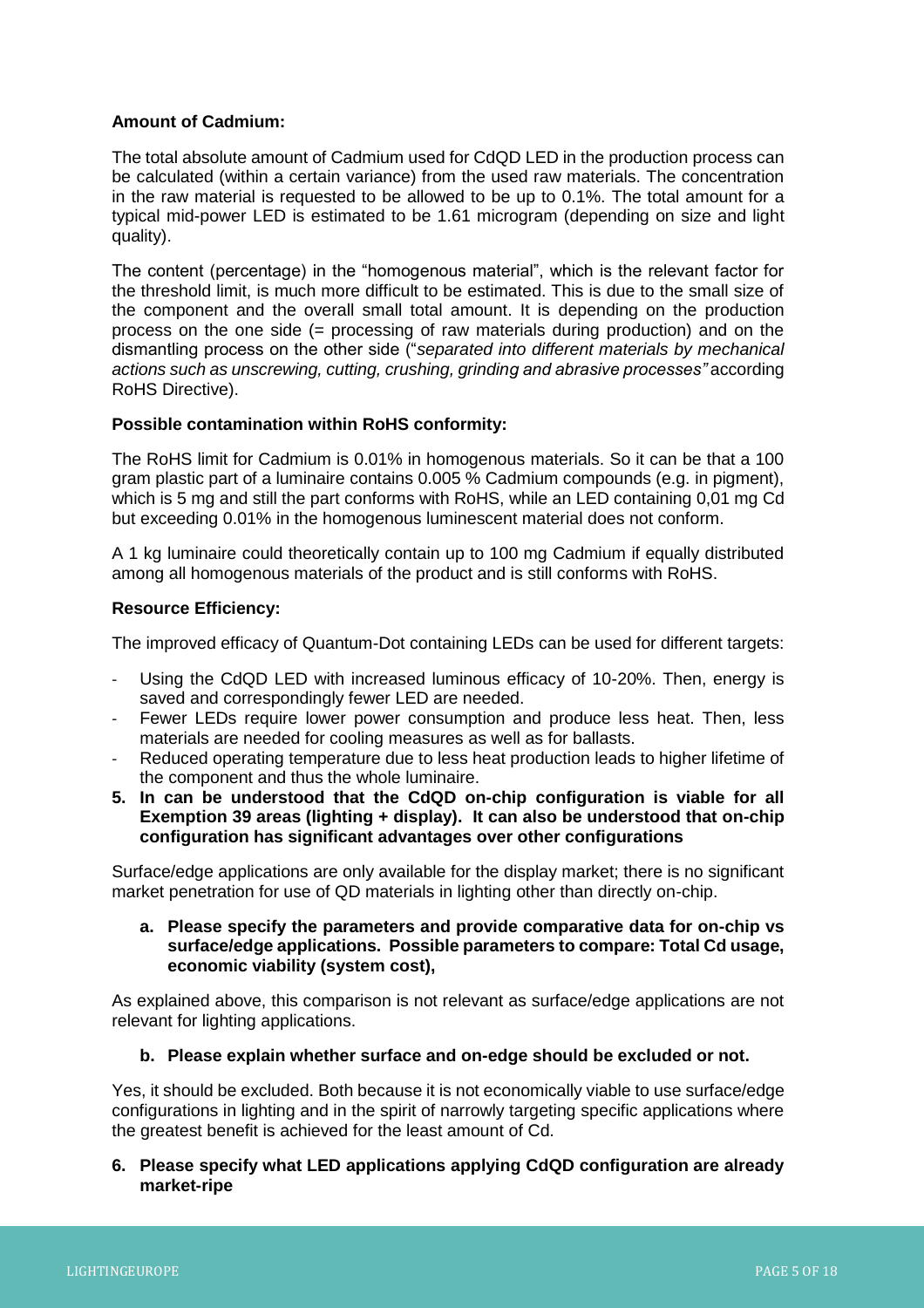A member company of LightingEurope will release products containing Cd-based QD materials in the next few months and have confirmed that these could be easily modified to realise much higher efficiency gains (up to 3 times higher) if this exemption were approved.

**7. It can be understood that different compounds can be used in the production of CdQD (CdSe, CdS, alloys). Does the compound used affect the contents of the Cd in the LED on-chip configuration or the performance of the light source in terms of spectral output, energy consumption, etc?**

The compounds used in the production of the Cd-based quantum dot materials do affect the conversion efficiency (quantum yield) and reliability of the QD materials, and therefore affects the optical output and reliability of the LED which incorporates the QD materials. The Cd-based QDs which perform on-chip use reagents based on Cd, Se, S, and Zn precursors, and the outcome is a specific combination of CdSe, CdS, and alloys of Cd/Zn/S/Se. However, it is not possible to atomically map the structures and understand the exact metal and chalcogenide distribution, therefore the exemption should list only Cd metal, which can be measured. The use of these compounds in this arrangement does affect the amount of Cd in the LED, since more QDs (and hence more Cd) are needed to achieve the same color point and luminous efficacy if the performance is worse, and fewer QDs (less Cd) are needed if the performance is better.

**8. Thermal quenching is understood to be of relevance in the on-chip application, for example shortening the LED lifetime if waste heat is not dissipated. Does this sensitivity also apply to LEDs using QDs, or do LEDs using Cd-based QDs have an advantage in this respect?**

LEDs using QDs are also sensitive to thermal stresses, and the lifetime can be shortened if excessive heat is present at the LED level. Cd-based QDs do not confer an advantage to the LED in this respect, reliability of the Cd-based QDs under heat stress is very similar to red phosphors. However, LEDs incorporating QDs have a higher efficacy which would allow for driving the parts at lower current while maintaining lumen output, and therefore would extend the lifetime of the LEDs.

**9. In the application, the answer for question 4a1 (page 8) is not clear, what is meant by 1 in this context? 4A1 is "To which EEE is the exemption request/information relevant?" and the number 1 is listed.** 

This was a typo and has no meaning.

# **10. In the application document the answer for 8(a)2 (page 18) is not clear.**

8 (a) 2 is asking for the REACH relevant information. The answer is "NA Material will be below 1 metric ton". This statement is understood to mean that REACH registration is not required for this material because less than 1 metric ton per year will be imported into the E.U. Any article (LED package) contains far below 1000 ppm of a Cd-containing SVHC. One LED package contains typically less than 5µg of Cd. A 60W replacement lamp contains typically 7-8 LEDs, resulting in <40 µg Cd per lamp.

- **11. As part of the evaluation, socio-economic impacts should also be compiled. LE has submitted a socio-economic analysis but it is not released for publication. Assuming this document is to remain confidential, please provide information on:**
	- **a. Possible impacts to employment in a scenario where the exemption is not granted, and specify manufacturers impacted**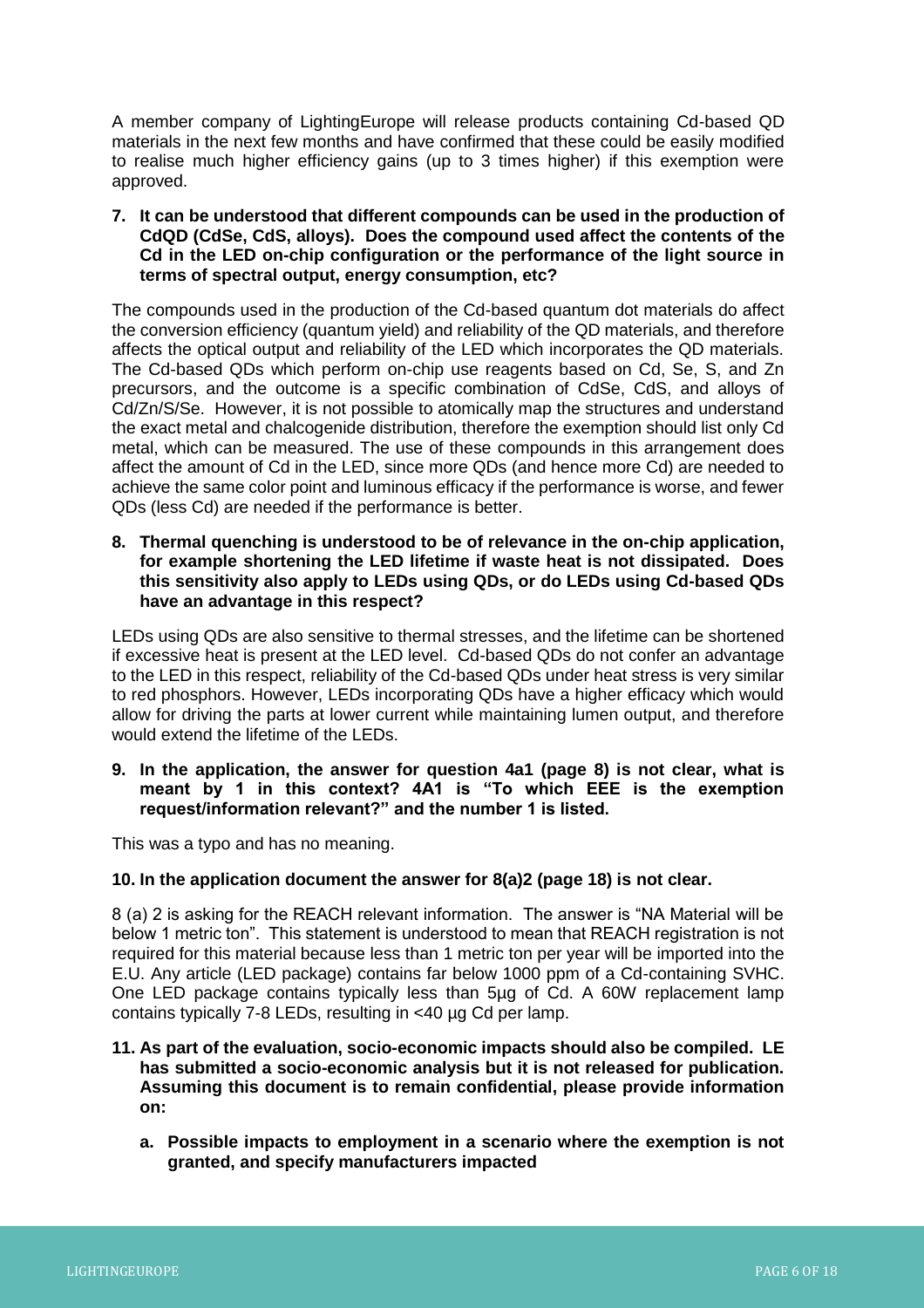We do not see a short- or mid-term direct impact here. The technology is an innovation which can provide significantly higher efficiency for LED. In case the technology increases the change from conventional technology to solid state lighting positive indirect effects are possible.

# **b. Please specify impacts in terms of additional costs for various sectors if the exemption is not granted**

Below you may find an overview of various segments that may be impacted from a socioeconomic perspective:

# **Environmental and health impacts**

This section aims to quantify in monetary terms the costs that are related to the use of cadmium in semi-conductors for lighting applications. To assess society's benefits in the exemption scenario, we analyse the emission of carbon dioxide (one driver for climate change) that can be attributed to the energy consumption that is related to lighting and quantify its economic burden. Further, we evaluate cadmium emissions. In order to provide a full picture, we do not only consider cadmium that is contained in semiconductor material but also cadmium emissions that occur during the energy production. In addition to environmental impacts, we analyse health impacts, and this section also contains a discussion of the conducted life-cycle analysis.

#### Greenhous gas emissions (environmental)

LED technology that uses cadmium as semiconductor material can help to fight climate change because it reduces the energy use that is related to lighting. Therefore, harmful greenhouse gas emissions can be reduced. In order to monetize this environmental impact, the price of one tonne of carbon dioxide  $(CO<sub>2</sub>)$  has to be determined. This price should represent the estimated damages associated with a marginal release of  $CO<sub>2</sub>$  in to the atmosphere during one year. According to the Intergovernmental Panel on Climate Change (IPCC), the carbon price is defined as: "*The price for avoided or released carbon dioxide (CO2) or CO2-equivalent emissions. This may refer to the rate of a carbon tax, or the price of emission permits. In many models that are used to assess the economic cost of mitigation, carbon prices are used as proxy to represent the level of effort in mitigation policies*."<sup>1</sup>

Several studies have estimated the price of carbon and the results vary significantly. The values vary between few to over 1000 US Dollars per tonne. We decided to present three values used by authorities and well cited university studies and use the mean to calculate the price of carbon:

- 1. European Emission Allowance Auction price 6.90 EUR per tonne of  $CO<sub>2</sub>$  (8<sup>th</sup>) September 2017).<sup>2</sup>
- 2. A recent U.S. government study estimates the costs of carbon to be \$ 36 per tonne of  $CO<sub>2</sub>$  (2015).<sup>3</sup>

<sup>1</sup> IPCC, 2014: Annex II: Glossary. In: Climate Change 2014: Synthesis Report. Contribution of Working Groups I, II and III to the Fifth Assessment Report of the Intergovernmental Panel on Climate Change [Core Writing Team, R.K. Pachauri and L.A. Meyer (eds.)]. IPCC, Geneva, Switzerland, pp. 117-130. Available at: [https://www.ipcc.ch/pdf/assessment-report/ar5/syr/AR5\\_SYR\\_FINAL\\_Glossary.pdf](https://www.ipcc.ch/pdf/assessment-report/ar5/syr/AR5_SYR_FINAL_Glossary.pdf)

<sup>&</sup>lt;sup>2</sup> European Energy Exchange (EEX), EU Emission Allowances: Primary Market Auction, available at: [https://www.eex.com/de/marktdaten/umweltprodukte/auktionsmarkt/european-emission-allowances-auction-](https://www.eex.com/de/marktdaten/umweltprodukte/auktionsmarkt/european-emission-allowances-auction--eua----global-environmental-exchange/47312#!/2017/09/11) [eua----global-environmental-exchange/47312#!/2017/09/11](https://www.eex.com/de/marktdaten/umweltprodukte/auktionsmarkt/european-emission-allowances-auction--eua----global-environmental-exchange/47312#!/2017/09/11)

<sup>3</sup> Interagency working Group on Social Cost of Greenhouse Gases, United States Government, Technical Support Document: Technical Update for the Social Cost of Carbon for Regulatory Impact Analysis, Available at [https://www.epa.gov/sites/production/files/2016-12/documents/sc\\_co2\\_tsd\\_august\\_2016.pdf](https://www.epa.gov/sites/production/files/2016-12/documents/sc_co2_tsd_august_2016.pdf)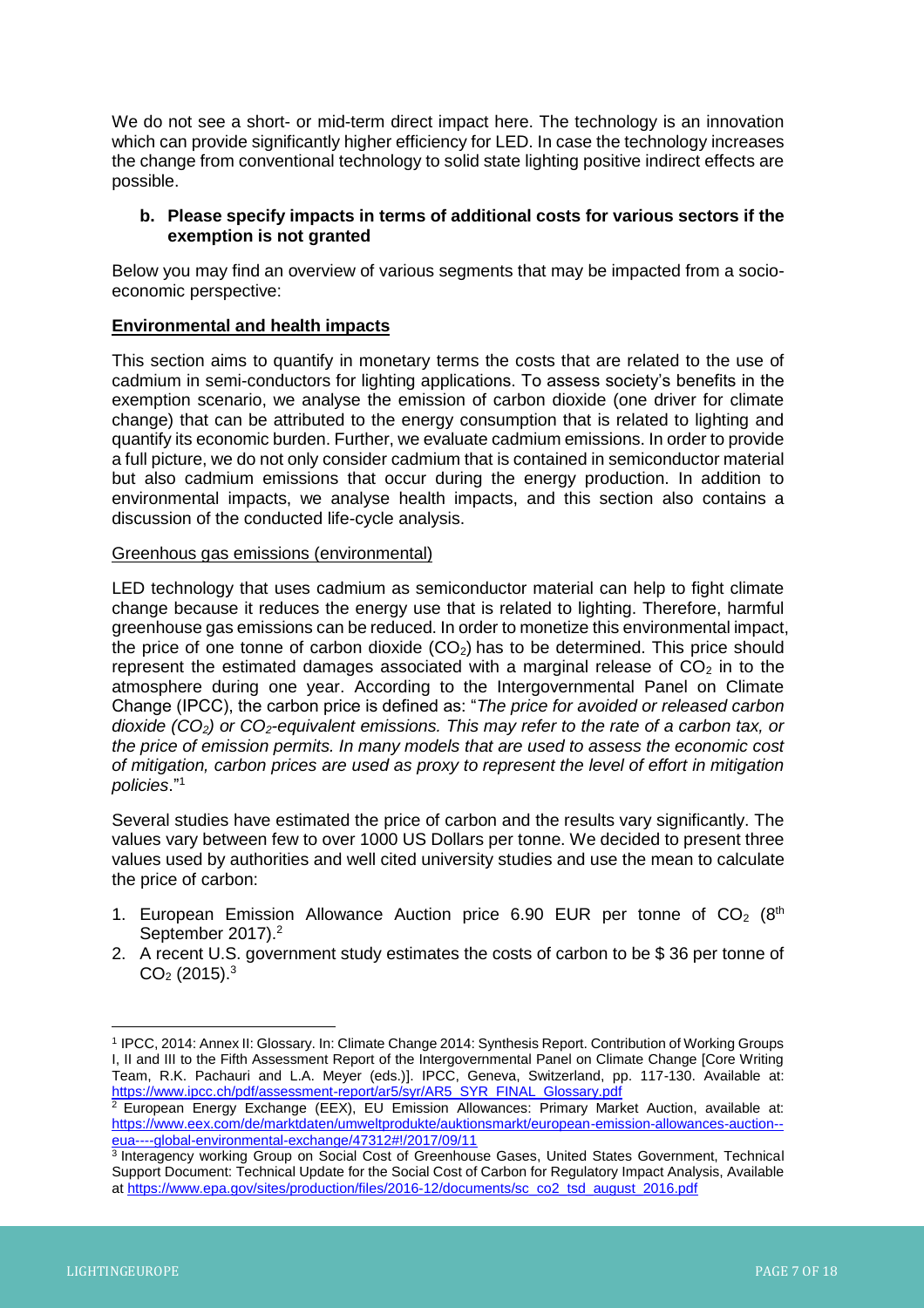3. The Stern review suggest that the social cost of carbon is in order of \$ 87 per tonne of  $CO<sub>2</sub>$  (2006).<sup>4</sup>

The following table summarizes the social cost of carbon per tonne of  $CO<sub>2</sub>$  and converts all values to EUR 2017.<sup>5</sup>

#### **Table 1: Carbon price**

| Price of carbon per tonne of CO <sub>2</sub> |         |           |        |  |
|----------------------------------------------|---------|-----------|--------|--|
| Study 1                                      |         |           | 2017   |  |
|                                              |         |           | 6.90€  |  |
| Study 2                                      | 2015    | 2017      | 2017   |  |
|                                              | 36.00\$ | 37.18 \$  | 30.95€ |  |
| Study 3                                      | 2006    | 2017      | 2017   |  |
|                                              | 87.00\$ | 105.64 \$ | 87.93€ |  |
| Average <sup>6</sup>                         |         |           | 41.93€ |  |

To assess how many tonnes of carbon can be avoided, in case of a granted exemption, we need to understand how much LEDs containing cadmium will be sold in the coming five years. As cadmium-containing quantum dot (QD) LEDs are a new technology, it is difficult to estimate sales in the coming five years with certainty. It is expected that in the first years, cadmium containing QD LEDs will be demanded by users that require a high quality of light. We will explain those uses in more detail in section 3 below. A broader market penetration will be achieved as of the third year when prices of QD LED are expected to come down further.

The following table outlines the expected market penetration.

# **Table 2: Expected market penetration**

| Year                                         | 2018   | 2019   | 2020   | 2021   | 2022      |
|----------------------------------------------|--------|--------|--------|--------|-----------|
| Total Light Output EU (in TLm <sup>7</sup> ) | 10.77  | 10.77  | 10.77  | 10.77  | 10.77     |
| Expected market penetration                  | 1%     | 1%     | 2%     | 2%     | <b>5%</b> |
| Light output Cd QD LED (in TLm)              | 0.1077 | 0.1077 | 0.2154 | 0.2154 | 0.5385    |

In case the exemption is being granted and under the above described assumptions regarding the market penetration in the EU, reductions in electricity consumption would occur and with that a reduction in  $CO<sub>2</sub>$  emissions. In case LED technologies using

 $\overline{a}$ <sup>4</sup> Stern, N. (2006): Stern Review on the Economics of Climate Change, *HM Treasury*, London.

<sup>5</sup> Using an inflation calculator (available at:<http://www.usinflationcalculator.com/> ) and the conversion rate of USD=0.8324 EUR, according to to <http://www.xe.com/de/currencyconverter/convert/?Amount=1&From=USD&To=EUR>(applicable on September 11<sup>th</sup> 2017).

 $6(6.90 + 30.95 + 87.93)/3 = 41.93$ 

 $7$  TLm = tera Lumen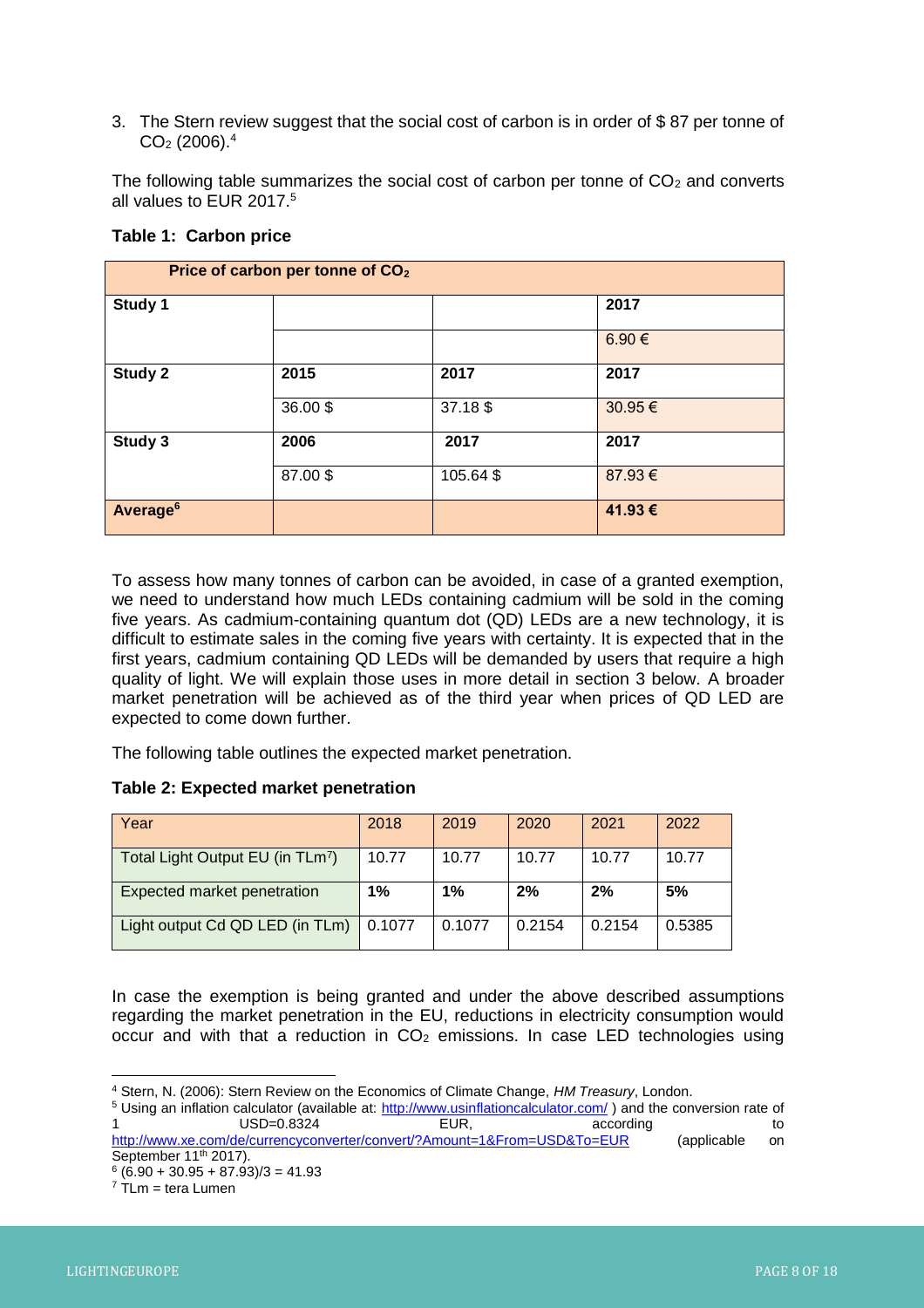cadmium based semi-conductors were not to be excluded from the RoHS Directive, we assume that the market share would be taken by conventional LEDs, and cadmium-based technologies in the lighting market would disappear. This would mean that the EU would lose the additional  $CO<sub>2</sub>$  reduction inherent in the use of cadmium based lighting and the EU would not benefit immediately from the increased efficiency. This would also mean that  $CO<sub>2</sub>$  emissions would be higher for the case that a Cd exemption is not granted.

The following table summarizes the power savings that can be achieved in the coming five years, in case cadmium based QD LEDs partially substitute conventional LEDs.

| Year<br>(expected<br>market share) | <b>Total power</b><br>consumption per<br>year in GWh <sup>9</sup> QD<br><b>LED</b> | <b>Total power</b><br>consumption per<br>year in GWh<br><b>Conventional</b> | <b>Total power</b><br>savings per<br>year in GWh <sup>10</sup> | <b>Cumulative power</b><br>savings in GWH until<br>2022 in GWh <sup>11</sup> |
|------------------------------------|------------------------------------------------------------------------------------|-----------------------------------------------------------------------------|----------------------------------------------------------------|------------------------------------------------------------------------------|
| 2018 (1%)                          | 805.65                                                                             | 946.99                                                                      | 141.34                                                         | 706.70                                                                       |
| 2019 (1%)                          | 805.65                                                                             | 946.99                                                                      | 141.34                                                         | 565.36                                                                       |
| 2020 (2%)                          | 1611.29                                                                            | 1893.98                                                                     | 282.69                                                         | 848.07                                                                       |
| 2021 (2%)                          | 1611.29                                                                            | 1893.98                                                                     | 282.69                                                         | 565.38                                                                       |
| 2022 (5%)                          | 4028.24                                                                            | 4734.94                                                                     | 706.70                                                         | 706.70                                                                       |
| <b>Sum</b>                         |                                                                                    |                                                                             |                                                                | 3392.21                                                                      |

**Table 3: Cumulative power savings<sup>8</sup>**

To calculate the overall cost of carbon that are related to an exemption of LED technology from the RoHS Directive, we compare the additional  $CO<sub>2</sub>$  emissions that occur under the exemption scenario with the emissions that occur under the non-exemption scenario. In 2018, an exemption of Cd QD LEDs would lead to a replacement of 1% of conventional LED with cadmium-based LEDs. This would translate into a decrease of 141.3 GWh. The electricity savings are expected to be up to 706.7 GWh in 2022. **An exemption for the coming 5 years would in total translate to power savings of about 3,339.2 GWh.**

If we take the German energy mix of 2016 as a reference value, 1 avoided kWh results in a reduction of 0.527 kg of  $CO<sub>2</sub>$  emission<sup>12</sup>. Thus, in order to calculate the social costs of carbon, we take the above stated electricity reduction of 3,392,200,000 kWh and translate it into reduced  $CO<sub>2</sub>$  emissions for the coming 5 years:

<sup>12</sup> Umweltbundesamt (2017): Entwicklung der spezifischen Kohlendioxid-Emissionen des deutschen Strommix in den Jahren 1990 – 2006, available at

<sup>&</sup>lt;sup>8</sup> The power consumption and power savings data are derived from the calculations provided in the Exemption Request form, see section "*Performance improvements based on a reference LED package*" and "*Total energy savings and total cadmium use by means of transition scenarios*".

 $9$  GWh = Giga Watt hour

<sup>&</sup>lt;sup>10</sup> Total power savings = Total power consumption per year in GWh Conventional - Total power consumption per year in GWh QD LED

<sup>&</sup>lt;sup>11</sup> Total power savings \* number of years until 2022

[https://www.umweltbundesamt.de/sites/default/files/medien/1410/publikationen/2017-05-22\\_climate](https://www.umweltbundesamt.de/sites/default/files/medien/1410/publikationen/2017-05-22_climate-change_15-2017_strommix.pdf)change\_15-2017\_strommix.pdf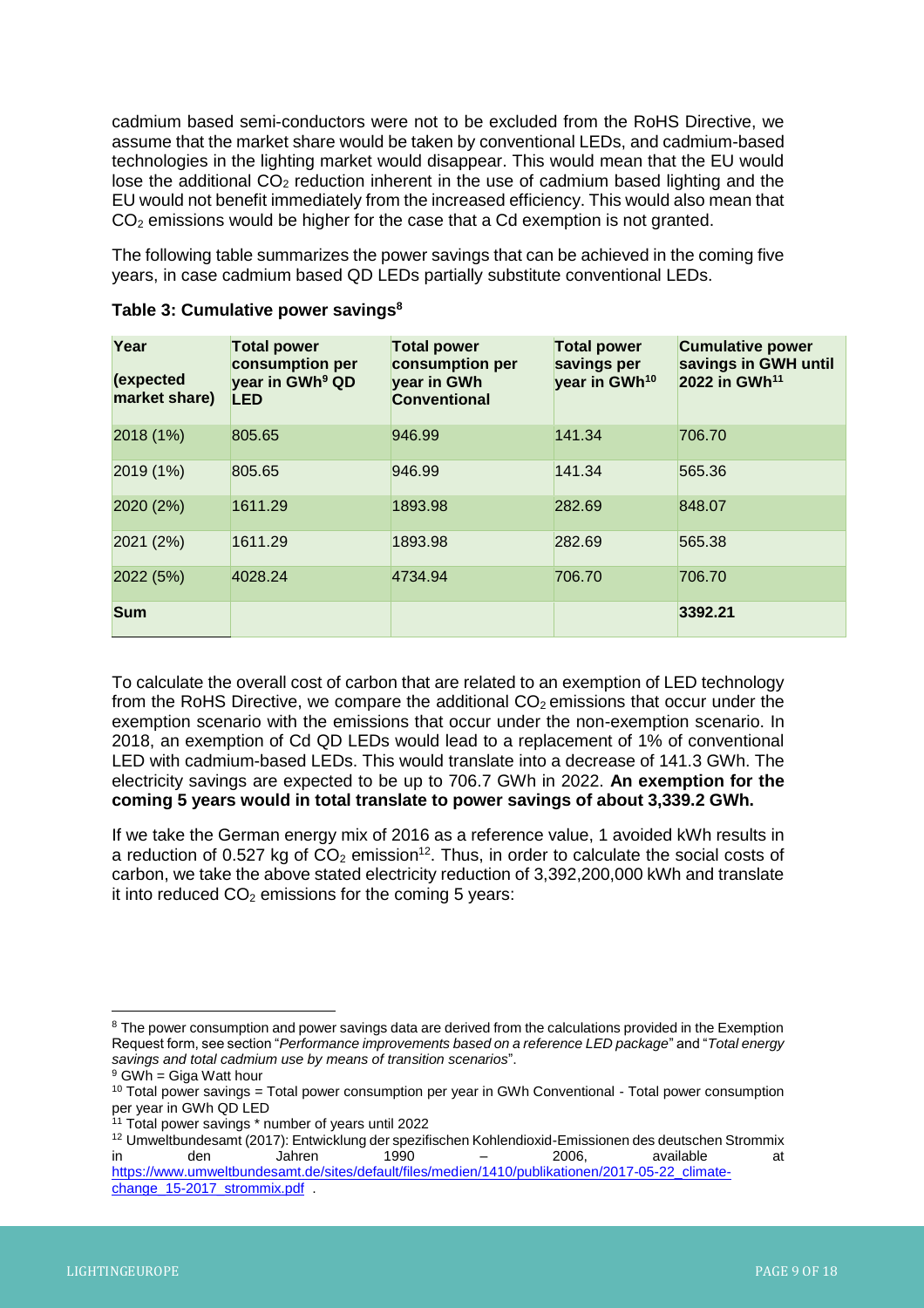

Multiplying this value, with the average price for carbon of 41.93 EUR (derived in Table 1 above), we expect that the **European society will save 75 million EUR<sup>13</sup> due to reduced CO<sup>2</sup> emissions**.

When we take the European Emissions Allowances Auction price of 6.90 EUR per tonne of  $CO<sub>2</sub>$  emission, the most conservative study, as our reverence value, the expected savings for the coming years are expected to be more than 12 million EUR.<sup>14</sup>

# Cadmium emissions

The exemption request is for LED lighting applications that use cadmium as semiconductor material. Cadmium is a by-product of the extraction and smelting of zinc, lead and copper.<sup>15</sup> Thus cadmium is produced independently of its use in the lighting industry. Furthermore, the amount of cadmium needed for one LED is expected to be 1.61 microgram (1.61 10 $<sup>06</sup>$  gram). Even if the entirety of lighting in Europe would be provided</sup> by Cd QD LEDs, less than 163 kg of cadmium per year would be necessary to cover the demand.

During normal operating conditions, cadmium LEDs generate electricity without cadmium emissions (see life-cycle analysis for a more detailed information). In non-routine circumstances (e.g. catastrophic events like fires or earthquakes), potential cadmium emissions remain well below human health screening levels. As cadmium is a hazardous substance, environmental releases of cadmium should be minimized. However, as depicted below, the majority of the yearly cadmium emissions in Europe relate to cadmium impurities in fertilizers and the emissions to air from fossil fuel power generation. Only 0.03% of the recorded emissions are related to industries, which are deliberately using cadmium and its compounds (e.g. battery manufacturers, steel processors and the electronics industry, including the use in LEDs).

# **Figure 1: Yearly emissions and deposition onto soil of cadmium and compounds**<sup>16</sup>

 $13$  41.93 EUR/tonnes CO<sub>2-eq</sub>\* 1,787,695 tonnes CO<sub>2</sub> = 74,954,086 EUR.

<sup>&</sup>lt;sup>14</sup> 6.90 EUR/tonnes CO<sub>2-eq</sub>\* 1,787,694.7 tonnes CO<sub>2</sub> = 12,335,093 EUR.

<sup>&</sup>lt;sup>15</sup> See for example[: http://www.cadmium.org/introduction](http://www.cadmium.org/introduction).

<sup>16</sup> Source: Cd REACH Consortium (2014): Prioitisation Scoring for Cadmium Metal, CAS Nr. 7440-43-9.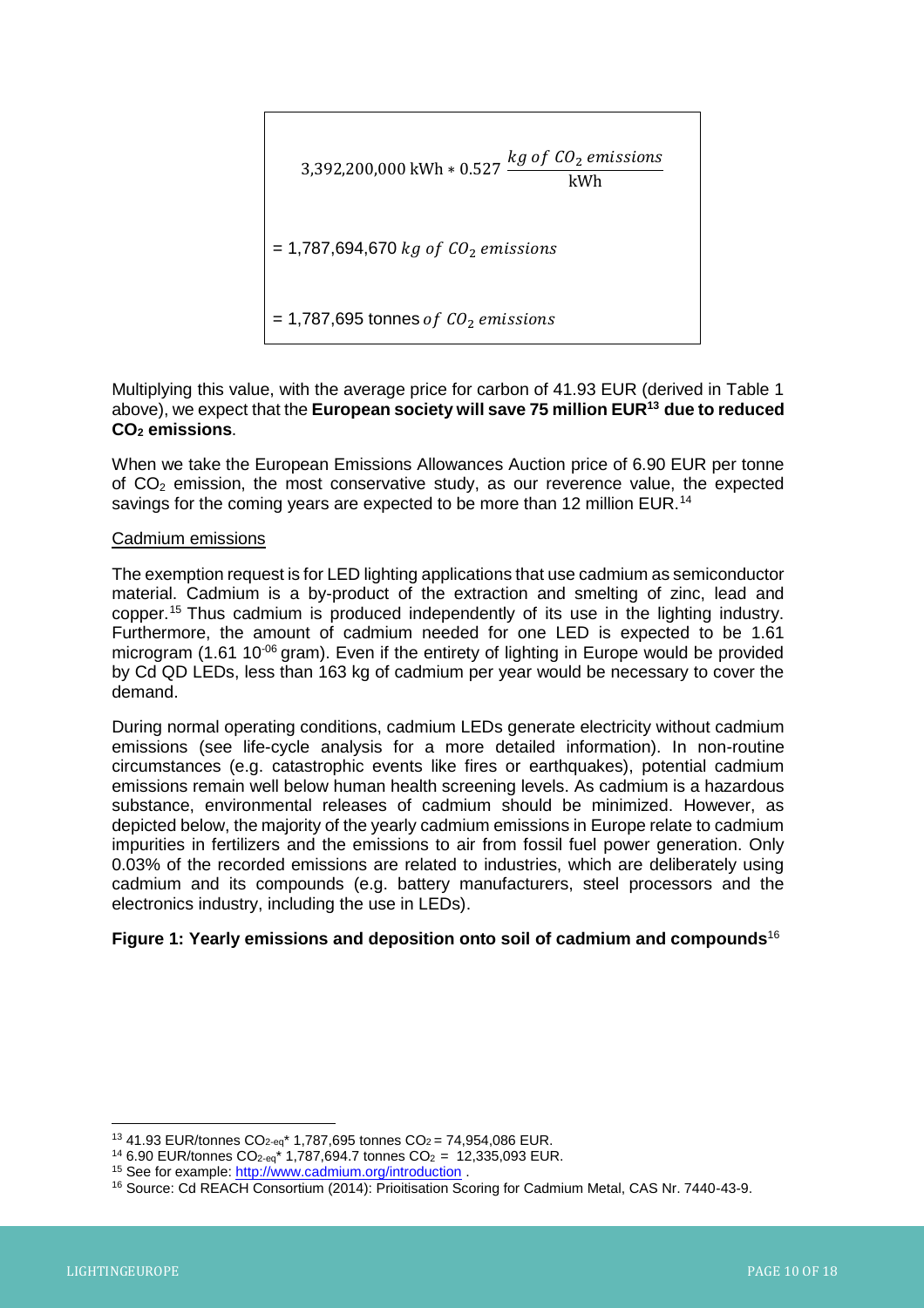

The safe use of cadmium in LEDs thus not only provides a reuse for primary cadmium, but also effectively reduces the emissions of cadmium to the air as less electricity is consumed than with conventional LEDs. In view of all of the above, a future low demand for cadmium, for its use as semiconductor material in LEDs, has been identified as potentially beneficial to the environment.<sup>17</sup>

| Year       | Total amount of<br><b>LED</b><br>C <sub>d</sub><br><u>in</u><br>required in kg | <b>Total amount of Cd</b><br>emission avoided<br>per kWh in µg | <b>Total amount of Cd</b><br>emissions avoided<br>per year in kg | <b>Total</b><br>amount of<br>C <sub>d</sub><br>emissions<br>avoided until 2021<br>in $kg^{18}$ |
|------------|--------------------------------------------------------------------------------|----------------------------------------------------------------|------------------------------------------------------------------|------------------------------------------------------------------------------------------------|
| 2018 (1%)  | 1.63                                                                           | 3.8                                                            | 0.54                                                             | 2.70                                                                                           |
| 2019 (1%)  | 1.63                                                                           | 3.8                                                            | 0.54                                                             | 2.16                                                                                           |
| 2020 (2%)  | 3.26                                                                           | 3.8                                                            | 1.08                                                             | 3.24                                                                                           |
| 2021 (2%)  | 3.26                                                                           | 3.8                                                            | 1.08                                                             | 2.16                                                                                           |
| 2022 (5%)  | 16.3                                                                           | 3.8                                                            | 2.69                                                             | 2.69                                                                                           |
| <b>Sum</b> |                                                                                | 19                                                             | 5.93                                                             | 12.95                                                                                          |

| Table 4: Total amount of cadmium emissions avoided in EU |  |  |
|----------------------------------------------------------|--|--|
|----------------------------------------------------------|--|--|

Taking into account the life cycle emissions related to the use of cadmium in semiconductors of LEDs, the overall cadmium required per LED is very low. Interestingly, the electricity production and distribution were found to be responsible for a large part of the life-cycle emissions of cadmium. The table above demonstrates that an increase in efficiency in lighting due to cadmium-containing QD LEDs will result in a net decrease of cadmium emissions to the environment because most cadmium emissions were indirectly caused by the fossil fuel electricity used in the electricity production processes. No cadmium emissions were found to occur in the use phase of LEDs. Even in the case of

 $\overline{a}$ <sup>17</sup> Cha, K. et al. (2013): Substance flow analysis of cadmium in Korea, *Res Cons and Rec*, Vol. 71; Matsuno, Y. et al. (2012): Dynamic modeling of cadmium substance flow with zinc and steel demand in Japan, *Res, Cons and Rec*.

 $18$  Total amount of Cd emissions avoided until 2022 in kg = Total amount of Cd emissions avoided per year in kg \* number of years until 2022.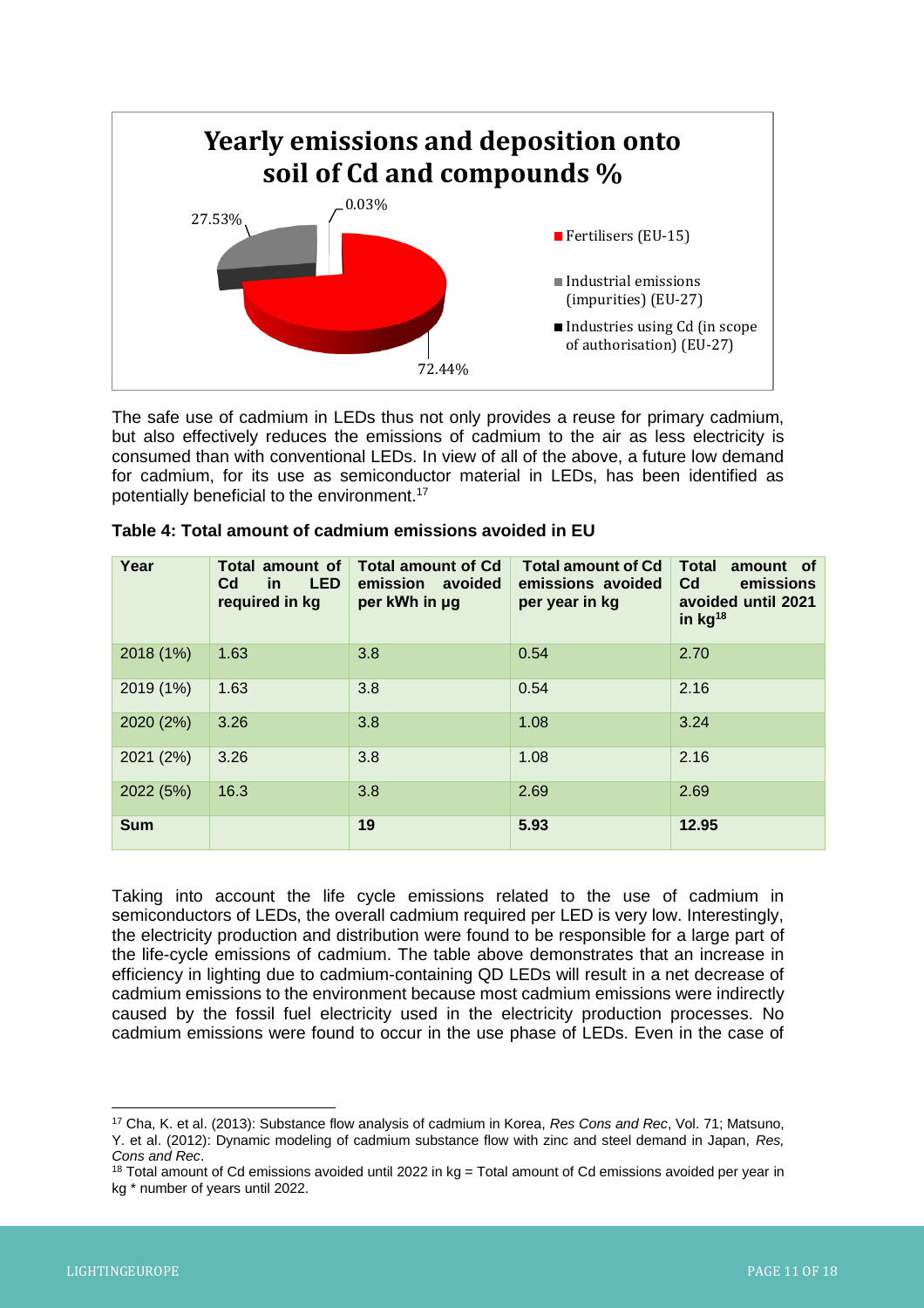accidental fires, since so little cadmium is present in LEDs, no danger to human health is expected.

#### **Health impacts**

#### **Consumers**

Any potential health impact on European customers of LED technologies that use cadmium as semiconductor material are unlikely to occur as cadmium is safely encapsulated within a solid matrix only destructible at very high temperatures (more than 1000 °C).

Without exposure to the quantum dot there is no health risk. Quantum dot LEDs are not likely to be handled, mechanically treated, or otherwise modified by a consumer in such a way that cadmium could be released. The cadmium element is bound by covalent bonds within the semiconductor material, the semiconductor quantum dots themselves are in turn bound inside a chemically stable silicone matrix cured on top of the LED chip, thus forming an LED package, which is in turn integrated into the final product, so the risk of consumer exposure to cadmium during the use phase is extremely low. Similarly, exposure of consumers to cadmium released to the environment from these products as a consequence of end-of-life or recycling operations is very unlikely.

With the growing use of LEDs and the development of new lighting technologies, many EU citizens are worried that people who have conditions that react to light might be negatively affected by this shift. LED street lighting is claimed to have been associated with reduced sleep and great incidences of obesity. Not all wavelengths of light disrupt bodies at the same level. Short wavelength blue light, which is known to help with alertness in the daytime, seems to be more disruptive at night, and induces the strongest melatonin inhibition. According to SCHEER, "available studies indicate that white-light LEDs can have larger influence on the circadian rhythm compared to traditional light sources, due to their different spectral emission pattern".<sup>19</sup>. The proliferation of energy-efficient lighting (LEDs) and electronic devices are increasing our exposures to blue light during the night $^{20}$ . Therefore, new LED technologies, which allow for a more energy-efficient natural light, should be highly welcomed.

#### **Workers**

In production, cadmium can be handled safely so as to pose no risk to workers. Cadmium is already used in various production processes, e.g. for nickel-cadmium batteries, electrical contacts, and filter glass. Adequate measures are in place to safeguard workers in factories. For example, the EU's Scientific Committee on Occupational Exposure Limits (OEL) for cadmium and its inorganic compounds recommends an OEL of 4  $\mu q/m<sup>3</sup>$ (respirable fraction), based on non-cancer respiratory effects, to protect workers against local respiratory effects of Cd exposure.<sup>21</sup> Furthermore, the industry has extensive experience with handling dangerous substances and has installed the necessary equipment to keep workers' exposure will below the EU's recommended OEL limit.

<sup>&</sup>lt;sup>19</sup> Preliminary opinion from the Scientific Committee on Health, Environmental and Emerging Risks (SCHEER) on Potential risks to human health of Light Emitting Diodes 10 (LEDs), available at: https://ec.europa.eu/health/sites/health/files/scientific\_committees/scheer/docs/scheer\_o\_011.pdf

<sup>&</sup>lt;sup>20</sup> Toronto Public Health Briefing Note (2016): Health Effects of LED Street Lighting, available at: [https://www1.toronto.ca/wps/portal/contentonly?vgnextoid=4eca7a1ba20c8510VgnVCM10000071d60f89RC](https://www1.toronto.ca/wps/portal/contentonly?vgnextoid=4eca7a1ba20c8510VgnVCM10000071d60f89RCRD) [RD](https://www1.toronto.ca/wps/portal/contentonly?vgnextoid=4eca7a1ba20c8510VgnVCM10000071d60f89RCRD)

 $21$  Recommendation from the Scientific Committee on Occupational Exposure Limits for cadmium and its inorganic compounds, SCOEL/SUM/136, February 2010. Available at [http://ec.europa.eu/social/BlobServlet?docId=6509&langId=en.](http://ec.europa.eu/social/BlobServlet?docId=6509&langId=en)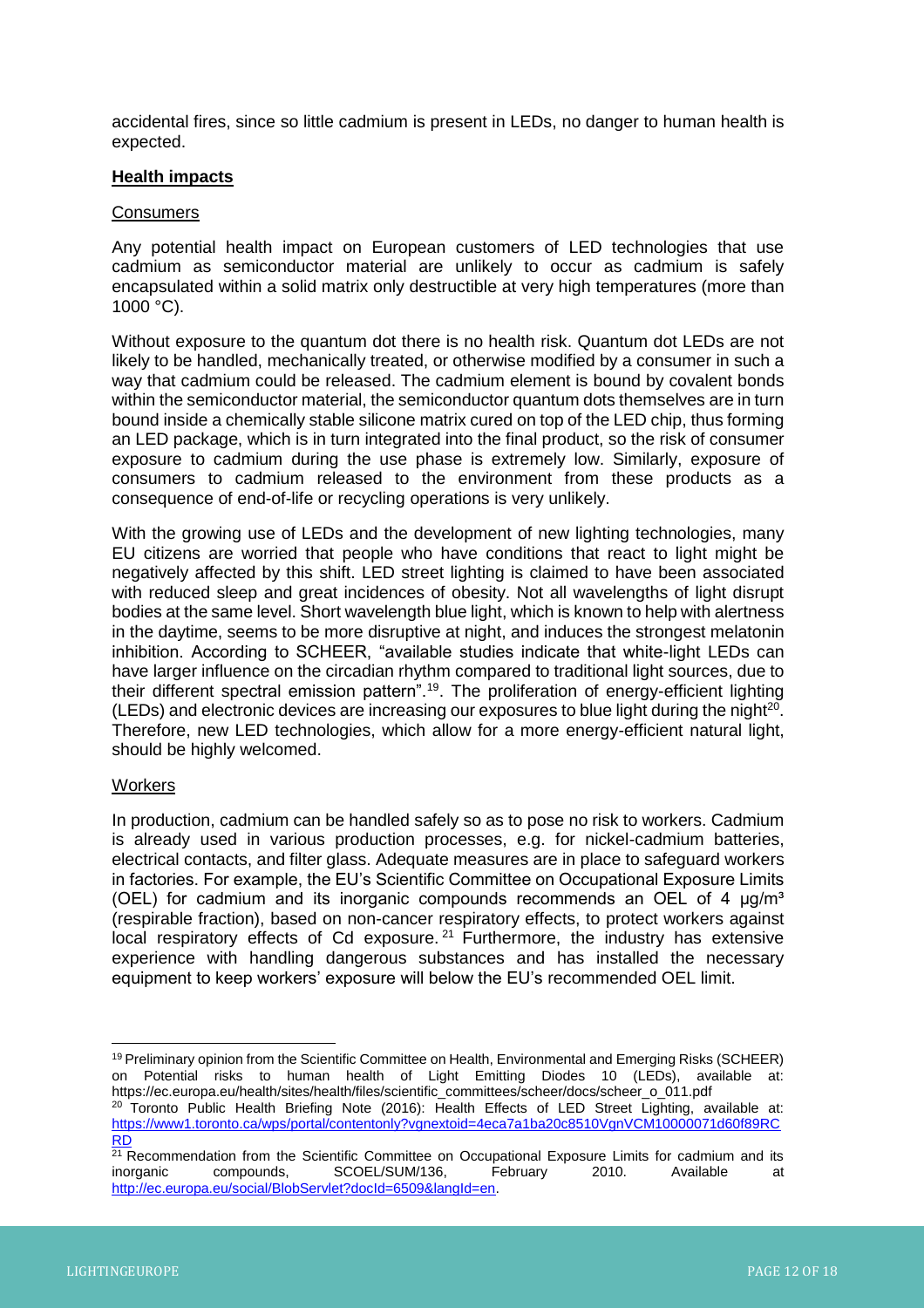# **Economic impacts**

#### Market overview

Since the invention of the first light emitting diode in  $1962^{22}$ , researchers have been working on the development of this technology and its lighting efficiency. LED lighting is increasing used in recent years as a result of major policy changes around the world recognizing the importance of reducing carbon emissions, mitigating global warming, and strengthening energy security. The initial penetration was focused on niche markets but with technology improvements the quality of light emitted by LEDs steadily increased, while cost to the end user has steadily declined.

Recent technological achievements suggest that consumers are seeking to enhance their lighting through good quality of light (e.g. high colour rendering, tuneable warm to cool white). The superior quality of cadmium-containing QD LED lighting satisfies this demand without sacrificing efficiency and thus it is likely that its market penetration will increase in the coming years. As the change from conventional phosphor LEDs to Cd QD LEDs is technically relatively straightforward and the new LEDs has been demonstrated to be reliable, prices are expected to decrease in coming years.

The Lighting Industry expects that Cd QD LEDs will first enter markets where accurate colour rendering is of high importance, i.e. when the surroundings should look natural and realistic. The general lighting market can be divided in multiple ways. In their 2012 report McKinsey divides the general lighting market into seven categories: residential, office, shop, hospitality, industrial, outdoor and architectural lighting. High quality of light is not limited to a specific application. Examples of specific applications are provided below:

- bathrooms (to be able to accurately apply makeup, to accurately see the colour of your skin, teeth etc. in the mirror);
- living rooms, dining rooms (to accurately see the colour of food, artwork, people);
- museums (to accurately see the colour of paintings);
- retail/shops (to accurately and appealingly reproduce the colour of objects for sale);
- hospitality/hotels (to appealingly represent the colours of artwork, furniture, and people);
- stadium lighting (to accurately represent the colours of the athletes both to the audience and the TV cameras);
- surgical lighting (to ensure the colours of tissue are accurately represented indicating to the surgeon the oxygenation level of tissue. In this instance high efficiency lighting has added importance beyond simply energy savings; it means the surgeon does not sweat under the heat of the lamps generating the intense light required for surgery).

In cases where it is only relevant to see an object, but not see colour accurately, light can be of a lower colour quality (e.g. in parking lots) and these markets are currently not the main target groups.

#### Energy efficiency

The efficiency gains from the use of quantum dots are biggest for warm-white, high colour rendering index (CRI) products with a high quality of light, i.e. they are similar to the light from incandescent or halogen lamps commonly used in residential applications. Quality of light is often seen as one of the blocking points for the adoption of new lighting technologies. Slow uptake of compact fluorescent lamps is attributed in part to their poor quality of light when the technology was first introduced to consumers. Poor quality of light

 $22$  T. Okon and J. Biard (2015): The first practical LED, available at: <http://edisontechcenter.org/lighting/LED/TheFirstPracticalLED.pdf>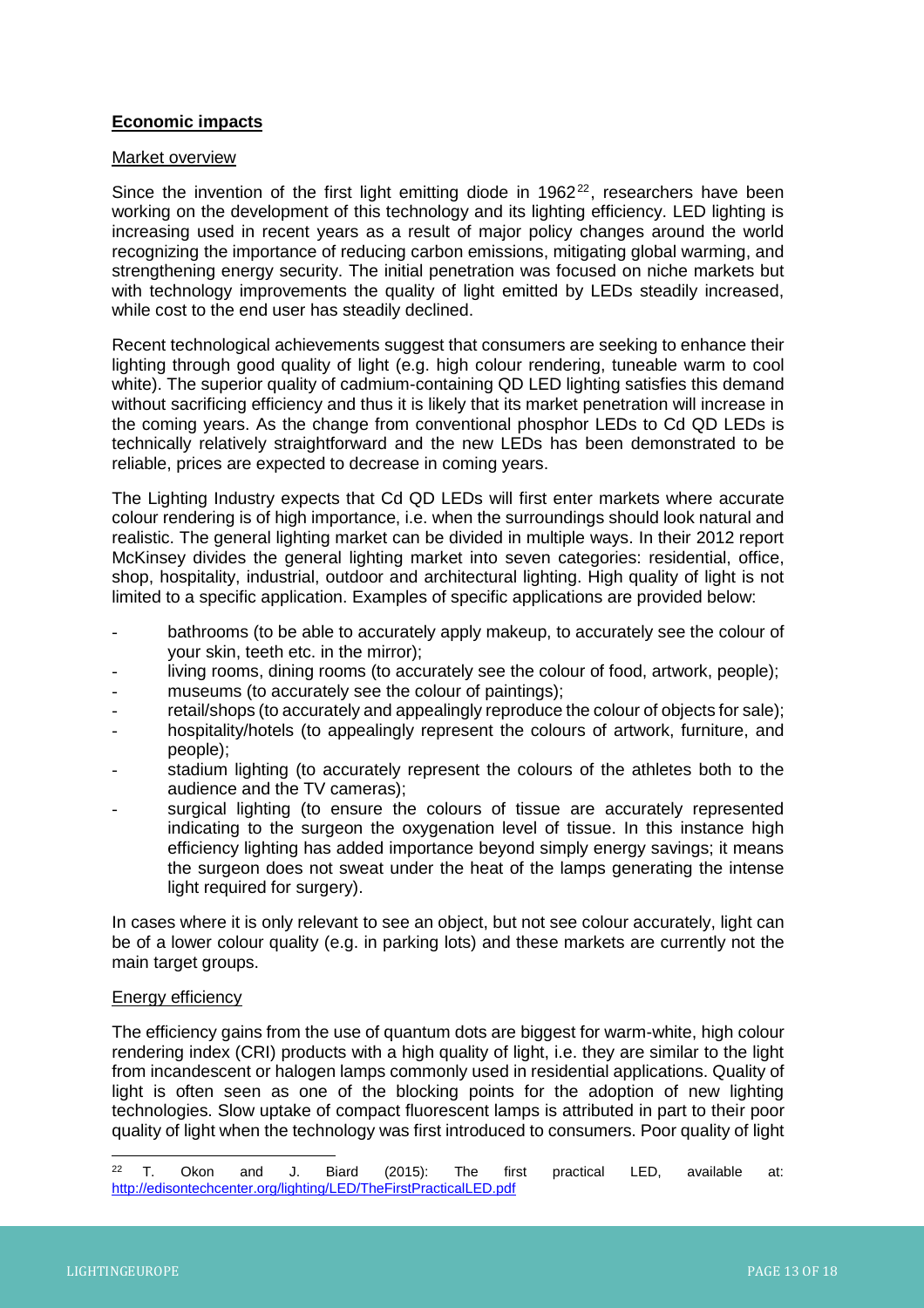also risks the slow adoption of efficient LED lighting technologies. Enabling LED products with superior light quality through the use of quantum dots will further accelerate the uptake of highly efficient solid-state lighting technology. The general lighting industry trend is to work on more efficient down converter materials. Introduction of the cadmium QD LEDs is expected to accelerate this trend.

Quantum dots can be made with alternative non-cadmium materials, but the quantum efficiency and reliability have not been resolved in other material systems such as silicon, indium phosphide, lead perovskite, copper indium sulphide, and manganese-doped zinc selenide QDs. In other words, the same energy savings cannot currently be achieved with similar technologies while maintaining product reliability and lifetime. There are also other challenges with alternative non-cadmium materials such as limitations in achieving narrow emission peak width, full tunability of the emission, or insufficient excitation at 450 nm. Finally, new materials such as lead perovskite QDs may have similar toxicity concerns as cadmium-based QDs.

#### Electricity cost

Lighting appliances play an important role in European households' electricity consumption and therefore technological progress plays an important role for potential energy savings in the coming years. Furthermore, promoting technologies that increase efficiency can increase industries competitiveness. Lighting is therefore part of the European legislation on energy savings (Directive 2009/125/EC <sup>23</sup> on eco-design requirements for energy-related products, Directive 2010/30 EU <sup>24</sup> on indication by labelling and standard product information of the consumption of energy and other resources by energy-related products). The European Commission is also emphasising the importance of developing energy efficient technologies in the Energy Roadmap 2050, stating that *"products and appliances will have to fulfil highest energy efficiency standards."<sup>25</sup>*

Thus, switching to more efficient lighting sources is an important aspect of saving energy. The use of cadmium in LEDs for lighting can reduce the energy consumption by more than 15%, when compared to conventional LEDs. The following analysis is therefore aimed at demonstrating that if an exemption 39 is granted, European households will gain important benefits in terms of reduced energy bills due to expected electricity savings.

The following analysis is based on the following assumptions:

- The analysis concerns the EU market
- The time horizon is 5 years, i.e. the requested exemption period
- The analysed product category is lighting
- The prices of electricity for EU consumers and industry are considered

The average price of electricity in the EU-28 in 2016 for households was 0.21 EUR per kWh.<sup>26</sup> However, the variation of electricity prices varies within the EU, as the following Figure demonstrates.

<sup>&</sup>lt;sup>23</sup> Available at: <u>http://eur-lex.europa.eu/legal-content/EN/TXT/?uri=CELEX:32009L0125</u>

<sup>&</sup>lt;sup>24</sup> Available at[: http://eur-lex.europa.eu/legal-content/EN/TXT/?uri=CELEX:32010L0030](http://eur-lex.europa.eu/legal-content/EN/TXT/?uri=CELEX:32010L0030)<br><sup>25</sup> European Commission (2012): Energy Roadman 2050

<sup>25</sup> European Commission (2012): Energy Roadmap 2050, available at: [https://ec.europa.eu/energy/sites/ener/files/documents/2012\\_energy\\_roadmap\\_2050\\_en\\_0.pdf](https://ec.europa.eu/energy/sites/ener/files/documents/2012_energy_roadmap_2050_en_0.pdf) <sup>26</sup> Eurostat (7th September 2017), available at: <http://ec.europa.eu/eurostat/tgm/table.do?tab=table&init=1&plugin=1&language=en&pcode=ten00117>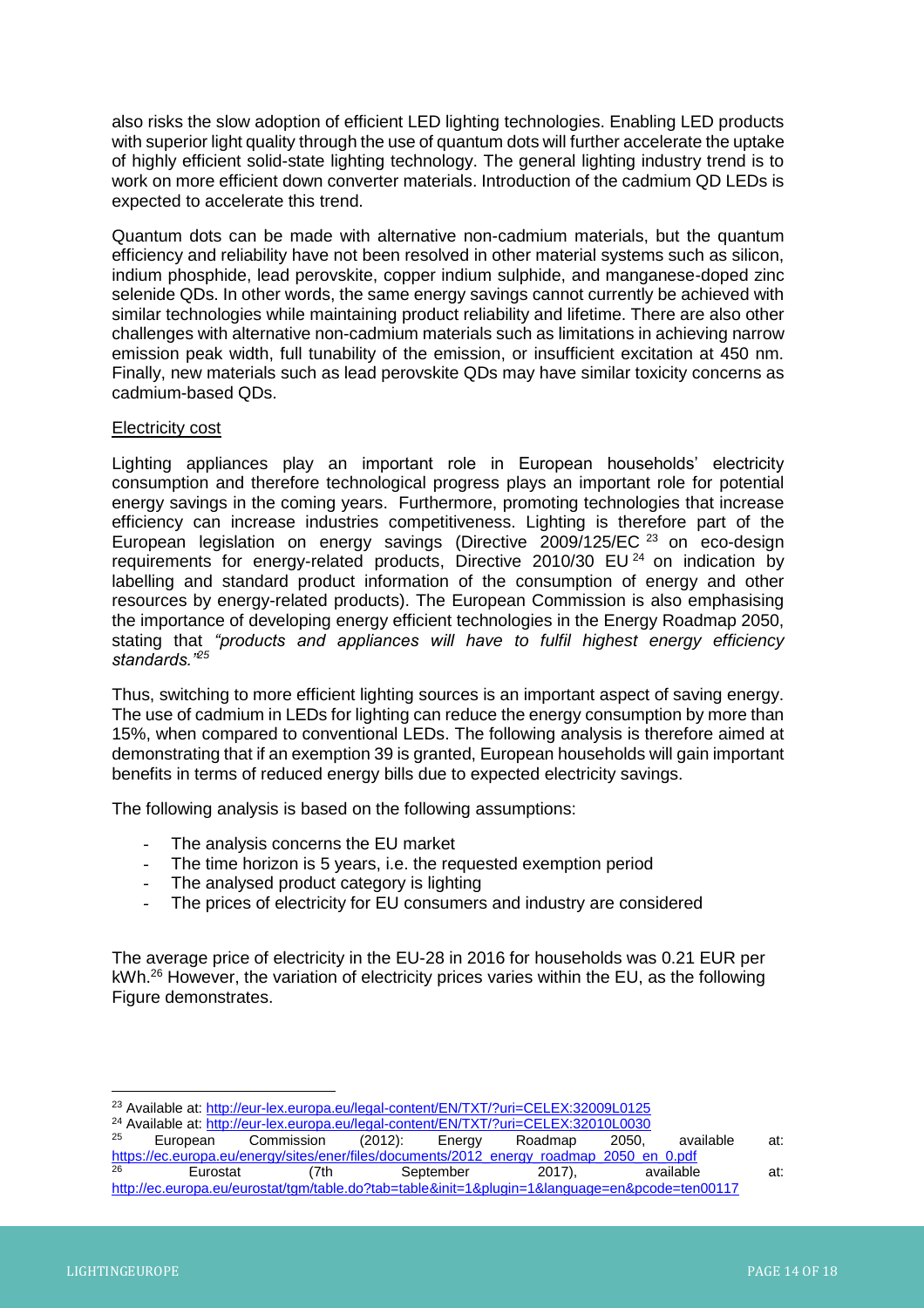

**Figure 2: Consumer electricity prices, EUR per kWh, 2016**<sup>27</sup>

As calculated in Table 3 above, the cumulative power savings for the EU in the coming 5 years is 3,392,200,000 kWh. Under the assumptions above, this would lead to **energy savings of 696,081,492 EUR for European households for the coming five years**.

The average price of electricity in the EU-28 in 2016 for medium-sized industrial consumers was 0.08 EUR per kWh.<sup>28</sup> The following Figure shows the differences in the EU.

# **Figure 3: Medium-size industrial consumers, electricity prices, EUR per kWh, 2016<sup>29</sup>**

| 27 | Source             | οt     | Data: | Eurostat. | hvperlink                                                                                         | to        | map: |
|----|--------------------|--------|-------|-----------|---------------------------------------------------------------------------------------------------|-----------|------|
|    |                    |        |       |           | http://ec.europa.eu/eurostat/tgm/mapToolClosed.do?tab=map&init=1&plugin=1&language=en&pcode=ten00 |           |      |
|    | 117&toolbox=legend |        |       |           |                                                                                                   |           |      |
| 28 | Eurostat           | (20th) |       | September | $2017$ ).                                                                                         | available | at:  |
|    |                    |        |       |           | http://ec.europa.eu/eurostat/tgm/table.do?tab=table&plugin=1&language=en&pcode=ten00117           |           |      |
| 29 | Source             | οf     | Data: | Eurostat. | hyperlink                                                                                         | to        | map: |
|    |                    |        |       |           | http://ec.europa.eu/eurostat/tgm/mapToolClosed.do?tab=map&init=1&plugin=1&language=en&pcode=ten00 |           |      |
|    | 117&toolbox=types# |        |       |           |                                                                                                   |           |      |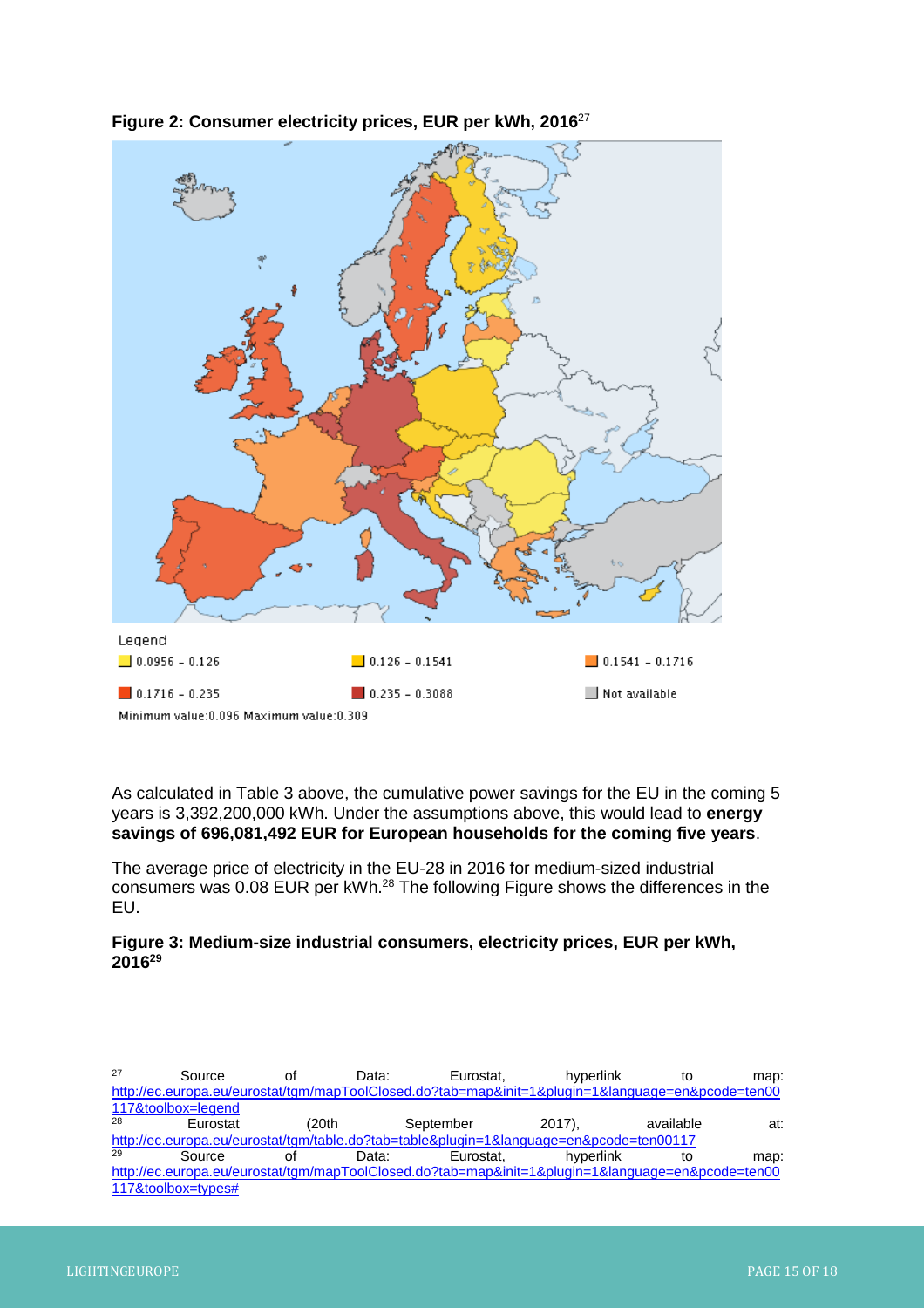

In case the cumulative power savings of 3,392,200,000 kWh would only be for industrial consumers, this would lead to **energy savings of 276,125,894 EUR for the coming five years**.

Note this calculation does not take into account the social cost of carbon, which have been assessed above (Chapter 2.1). In order to integrate the negative impact of  $CO<sub>2</sub>$  emissions, the electricity savings (private benefits to European households) can be augmented with a monetary evaluation of carbon and cadmium emissions over the life cycle. Emissions from each of those substances are valued through marginal damage estimates expressed in (EUR/metric tonne). As a consequence, the more a technology pollutes, the higher the total cost of electricity (private electricity cost plus environmental costs). A good proxy for these costs, are the social costs of carbon that have been derived above and the cost of cadmium. Summing up these values demonstrates that European citizens would benefit from an exemption of LEDs.

#### **Research and development**

The development of efficient down-converter materials is one of the research and development (R&D) priorities in LED technology. The technical breakthrough of cadmium quantum dot material in on-chip configurations paves the way for developing alternative quantum dot compositions. The exemption for cadmium as written in the original Exemption 39, covering cadmium-based quantum dots for use in lighting, has encouraged the development of QDs compatible with on-chip configuration (used directly in the LED package). After years of R&D, these products have become available on the EU market.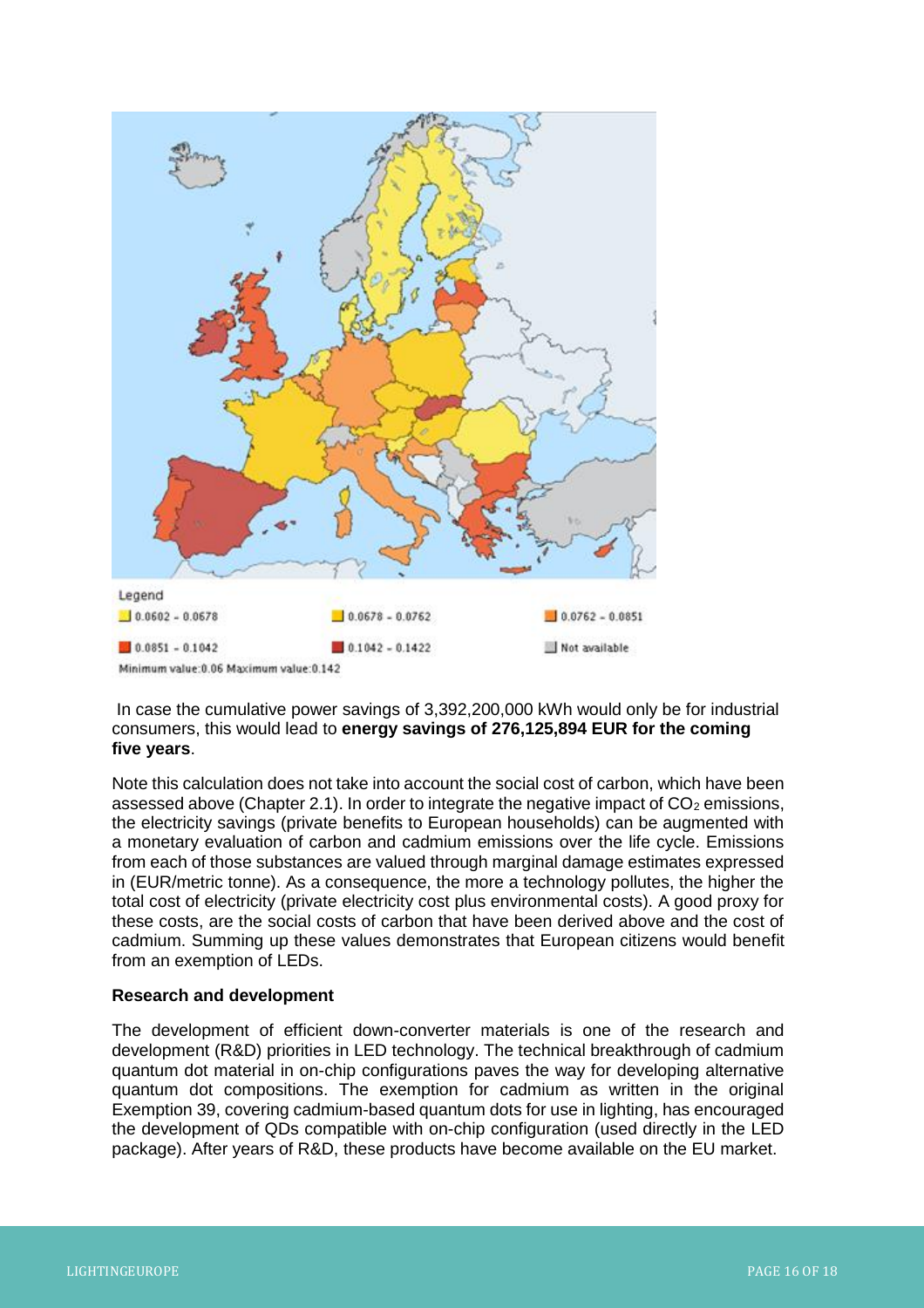Cadmium quantum dot technology is a stepping-stone in the chase for energy efficiency and superior light quality, until current performance problems with cadmium-free alternatives have been overcome. Cadmium free quantum-dot alternatives fall behind the performance and the stability requirements to reliably increase the efficiency of a white lighting LED up to 20% in combination with a precise control over the light output spectrum.

Research and development is continuing on cadmium-free QD alternatives. The Lighting Industry is committed to phase out cadmium QD materials once reliable cadmium free alternatives become available. The development of efficient, stable, and narrow linewidth down-converter materials is one of the key R&D priorities of the lighting industry.

According to the U.S. Dept. of Energy, "It is already apparent that improvements in LED package efficacy are becoming harder to achieve, and R&D is required to address fundamental technological barriers such as current efficiency droop and the need to develop new high efficiency, narrow line-width down-converter materials."<sup>30</sup>

In order to continue reducing the cost of electricity, and to reach the IPCC deployment targets, different technologies must progress in parallel. This creates sound competition and helps to further reduce costs and increase lighting efficiency. It is therefore of the utmost importance that research and development in this field is supported further. And as the figure above demonstrates, an exemption of Cd QD LED technologies will be needed to increase energy savings, thereby helping to meet decarbonisation objectives.

# **Comparison and Policy Recommendations**

The LED lighting market has been quickly evolving in Europe. This comparably new technology reduces the energy consumption and is therefore helping to reduce negative environmental effects responsible for climate change. Although LEDs exist that do not make use of cadmium as semi-conductor material, the Cd QD technology for which this exemption is requested has significant economic and environmental advantages. Most importantly, this technology has the potential to grow in efficiency and further reduce costs of electricity.

Not granting an exemption for Cd QD LEDs from the scope of the RoHS Directive would prohibit the sale of LEDs containing cadmium compounds above the maximum concentration value tolerated. Paradoxically, including Cd QD LEDs in the RoHS Directive would increase cadmium emissions. Furthermore, a refusal of the exemption would impede the development of a promising technology and slow down efficiency gains.

The results of the cost-benefit analysis conducted in this SEA show that the benefits of using cadmium-based LEDs in the European Union clearly outweigh the costs.

#### **Table 5: Socio-economic impact overview**

| Impact indicators            | <b>Exemption of Cd QD LEDs from RoHS</b> |
|------------------------------|------------------------------------------|
| <b>Environmental impacts</b> |                                          |

 $30$  US Department of Energy (2015) "Solid-State Lighting R&D Plan", p.3, available at [http://www.energy.gov/sites/prod/files/2015/06/f22/ssl\\_rd-plan\\_may2015\\_0.pdf](http://www.energy.gov/sites/prod/files/2015/06/f22/ssl_rd-plan_may2015_0.pdf)